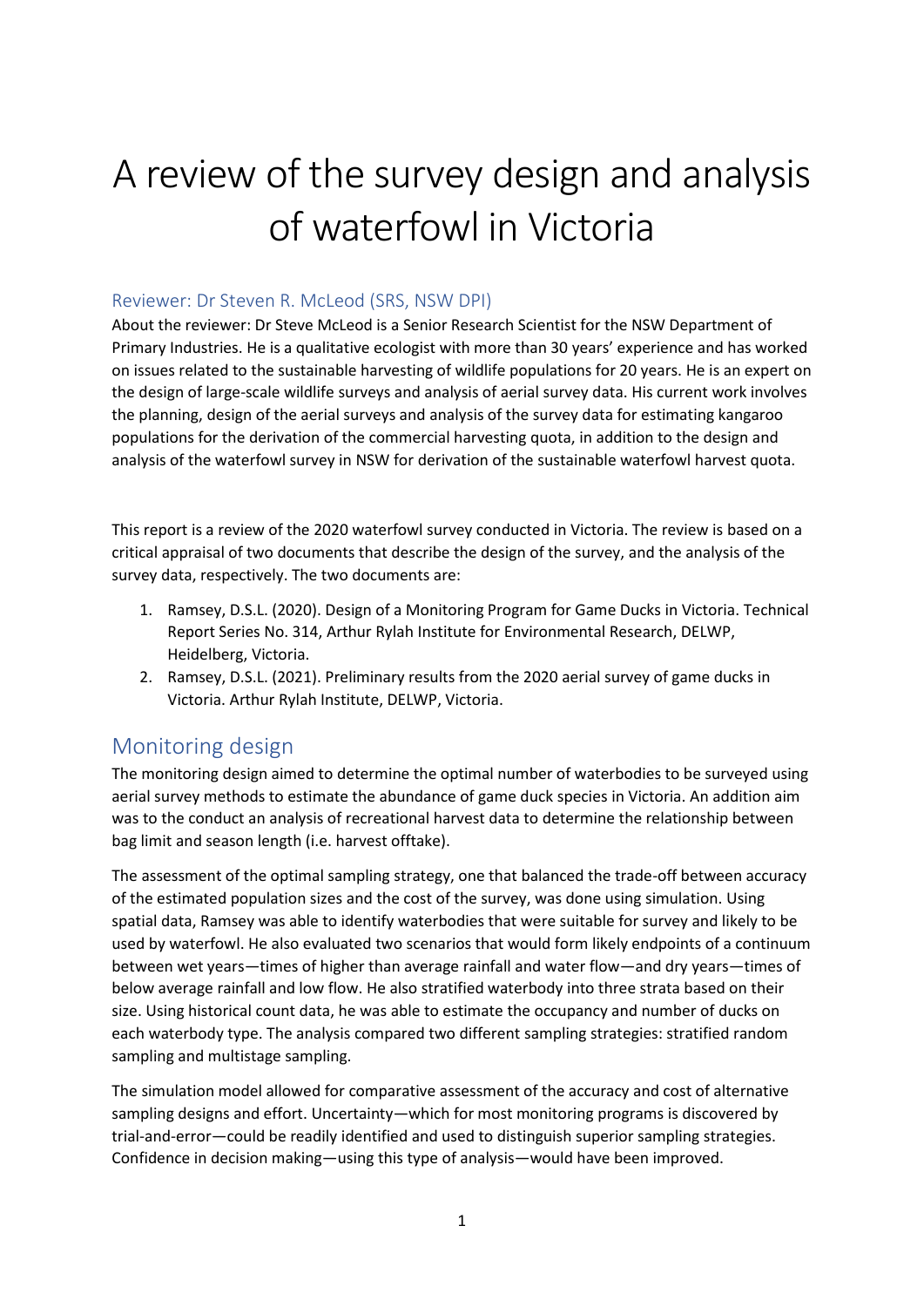Although the author recognised the limitations of the simulation approach (simplifying assumptions are unavoidable in this type of analysis), he was also able to identify components of the models that would improve estimation of abundance, and how new data could be used to refine monitoring methods in the future.

The analysis of the relationship between waterfowl offtake and harvest regulations used a Bayesian generalised linear model approach. The analysis provided a reasonably good fit, and should provide robust predictions of changes to harvest regulations. However, the small sample size (noted by the author) hampered interpretation of the results. But this issue will be improved as more data become available (and highlights the continued need for monitoring of the consequences of harvest regulations).

The reported analysis represents a rigorous, sophisticated, and technically superior examination of alternative survey designs, and I am unaware of any superior efforts. The author should be commended on its comprehensiveness. It is a model that other surveys of wildlife populations should follow.

### Data analysis

The objective of this study was to test the recommended survey methods identified by the analysis of alternative monitoring designs (presented earlier in this review), and estimate the abundance (including confidence level) of waterfowl that can be hunted in Victoria. The methods used to collect and analyse survey data are broadly similar to those used by NSW DPI to survey waterfowl in the Riverina region of NSW. While there are some minor differences between the methods collect and analyse the data, the largest difference is in the inclusion of confidence intervals around the estimates of abundance in Victoria, whereas there has been no attempt to estimate uncertainty in the estimates for NSW. Although the NSW analysis presents confidence intervals around mean group size on dams, it does not estimate confidence around the total abundance estimates for the Riverina. This is an important difference between the analyses and one which NSW should adopt.

The patterns in waterbody use are similar to the findings in NSW, with small waterbodies (< 6ha) having the majority of the population for most species. This result confirms the bias (also identified in the NSW DPI data) in the EAWS (Eastern Australian Waterbird Survey) data since it does not sample small waterbodies.

An additional analysis combines the estimate of population sizes with estimated harvest offtake, and should provide an additional level of confidence that harvest regulations do not result in overharvesting of game waterfowl in Victoria, or at the least a more rigorous and justified basis on which management decisions are made.